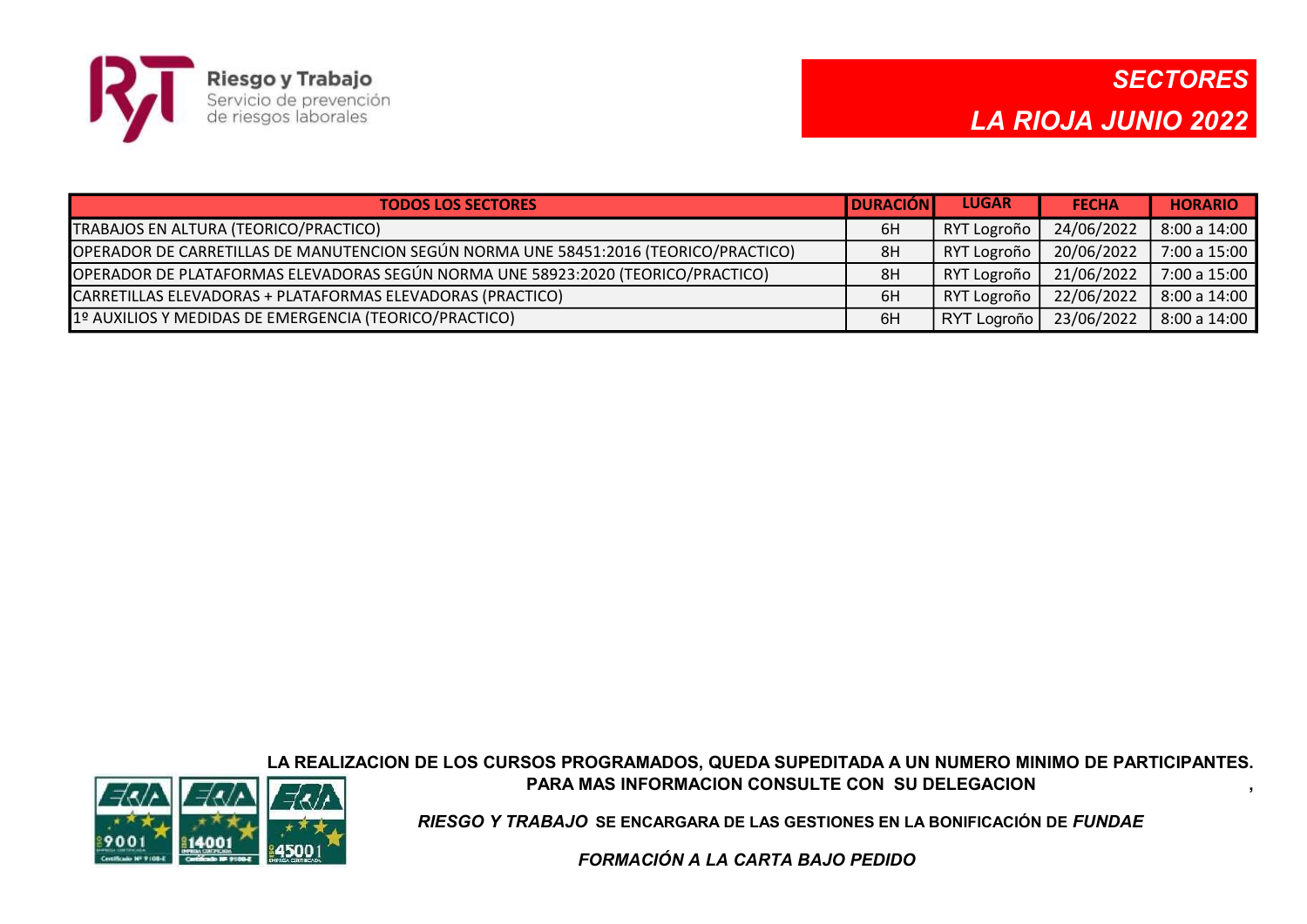

## PROGRAMA FORMACIÓN CONVENIO LA RIOJA JUNIO 2022

| <b>CONSTRUCCION Y METAL OBRA</b>                                   | <b>DURACIÓN</b> | <b>LUGAR</b> | <b>FECHA</b>             | <b>HORARIO</b> |
|--------------------------------------------------------------------|-----------------|--------------|--------------------------|----------------|
| CURSO NIVEL BASICO 60H (TEORICO 20H / ONLINE 40H) (1 JUN - 30 JUN) | 60H             | RYT Logroño  | 6, 13, 14, 20 y 27 junio | 15:00 a 19:00  |

| <b>CONSTRUCCIÓN</b>                                | <b>DURACIÓN</b> | <b>LUGAR</b> | <b>FECHA</b> |            | <b>HORARIO</b> |
|----------------------------------------------------|-----------------|--------------|--------------|------------|----------------|
| 2º CICLO PARTE COMUN OBRA DE CONSTRUCCIÓN          | 14H             | RYT Logroño  | 03/06/2022   | 04/06/2022 | 8:00 a 15:00   |
| 2º CICLO ESPECIFICO OFICIO (ALBAÑILERIA)           | 6H              | RYT Logroño  | 06/06/2022   |            | 8:00 a 14:00   |
| 2º CICLO ESPECIFICO OFICIO (PLADUR)                | 6H              | RYT Logroño  | 07/06/2022   |            | 8:00a14:00     |
| 2º CICLO ESPECIFICO OFICIO (APARATOS ELEVADORES)   | 6H              | RYT Logroño  | 08/06/2022   |            | 8:00 a 14:00   |
| 2º CICLO ESPECIFICO OFICIO (MOVIMIENTO DE TIERRAS) | 6H              | RYT Logroño  |              |            | 8:00 a 14:00   |

| <b>METAL OBRA</b>                                             | <b>DURACIÓN</b> | <b>LUGAR</b> | <b>FECHA</b>             |  | <b>HORARIO</b> |
|---------------------------------------------------------------|-----------------|--------------|--------------------------|--|----------------|
| 2º CICLO PARTE COMUN OBRA METAL                               | 14H             | RYT Logroño  | 25/06/2022<br>24/06/2022 |  | 8:00 a 15:00   |
| 2º CICLO ESPECIFICO OFICIO (CARPIENTARIA METALICA)            | 6H              | RYT Logroño  | 27/06/2022               |  | 8:00 a 14:00   |
| 2º CICLO ESPECIFICO OFICIO (FONTANERIA Y CLIMATIZACION)       | 6H              | RYT Logroño  | 28/06/2022               |  | 8:00 a 14:00   |
| $\parallel$ 2º CICLO ESPECIFICO OFICIO (ELECTRICIDAD AT Y BT) | 6H              | RYT Logroño  | 29/06/2022               |  | 8:00 a 14:00   |

| <b>METAL NO OBRA</b>                                       | <b>DURACION</b> | <b>LUGAR</b> | <b>FECHA</b> |            | <b>HORARIO</b>   |
|------------------------------------------------------------|-----------------|--------------|--------------|------------|------------------|
| 2º CICLO PARTE COMUN NO OBRA METAL                         | 12H             | RYT Logroño  | 13/06/2022   | 14/06/2022 | $8:00$ a $14:00$ |
| 2º CICLO ESPECIFICO OFICIO (C.12 MANTENIMIENTO INDUSTRIAL) | 8H              | RYT Logroño  | 15/06/2022   |            | 8:00 a 16:00     |
| $2o$ CICLO ESPECIFICO OFICIO (POR DEFINIR)                 | 8H              | RYT Logroño  | 16/06/2022   |            | 8:00 a 16:00     |

LA REALIZACION DE LOS CURSOS PROGRAMADOS, QUEDA SUPEDITADA A UN NUMERO MINIMO DE PARTICIPANTES. PARA MAS INFORMACION CONSULTE CON SU DELEGACION



RIESGO Y TRABAJO SE ENCARGARA DE LAS GESTIONES EN LA BONIFICACIÓN DE FUNDAE

FORMACIÓN A LA CARTA BAJO PEDIDO